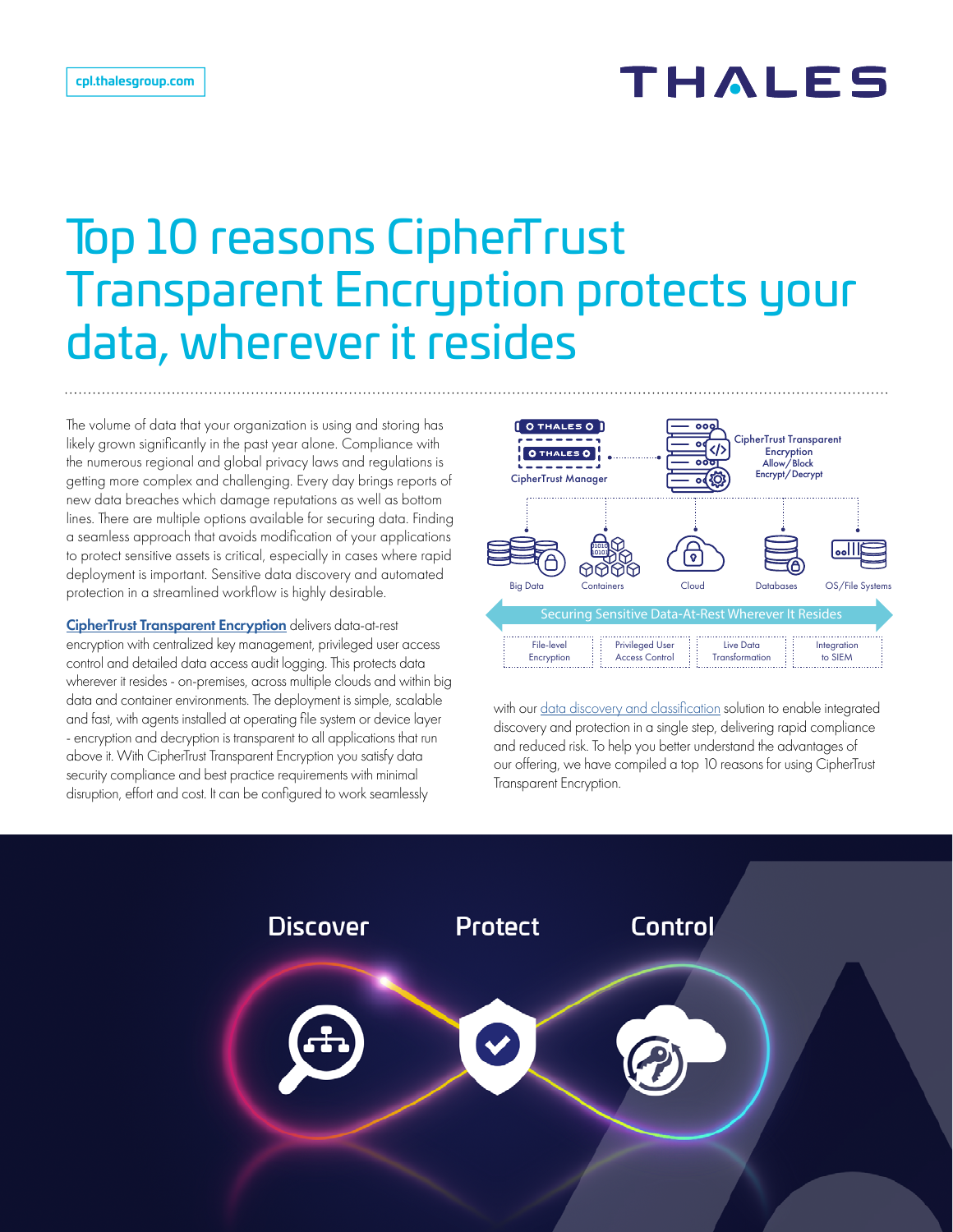### Transparent operation

### 1 Operates seamlessly in the background

Any data protection system needs to be easy to deploy and use, otherwise it will be an unwanted (and potentially costly) distraction for your organization.

There are no application changes necessary to deploy and encrypt data in files and folders with CipherTrust Transparent Encryption. It delivers fast, transparent file-level encryption for your data-at-rest. Operating rapidly and seamlessly, the encryption or decryption process is transparent to all your applications running above it. Importantly, it does not derail any of your business processes, user tasks or administration workflows.

#### 2 Secures data everywhere

Your data will likely be in many formats and in various locations – securing only a section of your overall data footprint may not keep you safe from a data breach.

With CipherTrust Transparent Encryption you can encrypt your data, wherever it resides. It offers the ability to address a comprehensive range of structured and unstructured data types with support for on-premises, cloud, big data and container environments – nothing important is outside the scope of its protection capabilities.

## Enhanced security

#### 3 Mitigates ransomware attacks

Ransomware is a vicious type of malware that cybercriminals use to block organizations like yours from accessing business critical files, databases, or entire computer systems, until you, the victim, pay a ransom. It is a form of cyber extortion.

Access policies can be defined to create a whitelist of "trusted" applications to prevent any untrusted binaries (e.g. ransomware) from accessing data stores protected by CipherTrust Transparent Encryption and to prevent privileged users from accessing user data in files and databases. These access policies enable you to block any rogue binaries from encrypting files/databases/devices, even if the intruder has execute permissions for that binary and read/write permissions to the target file that contains business critical data. CipherTrust Transparent Encryption can stop privilege escalation attacks, by preventing administrators from reading/writing to protected folders/files/devices.

### 4 Protects against unauthorized data access

Encrypting your data is not the end of the story – you need to be able to provide access to authorized individuals to access and read the data in question.

This is where the role-based access policies at the core of CipherTrust Transparent Encryption come into play. They enable you to control who, what, where, when and how your data can be accessed. Access controls are available for system level users and groups as well as LDAP, Active Directory, Hadoop and Container users and groups. It is easy to implement privileged user access controls to enable administrators to work as usual, but protect against users and groups that are potential threats to your data.

## Easy deployment

#### 5 Avoids system downtime

No one wants to take their systems offline for hours or days to secure their data.

CipherTrust Transparent Encryption utilizes agents for its cryptographic operations. The agents are installed at the operating file system or device layer – this is a highly scalable and transparent process, taking place in the background without impacting any of your systems or applications, including their performance. Nothing needs to be taken offline during the installation process. When you are ready to start the encryption of your selected data, our zero downtime data transformation capability is invaluable. Using the Live Data Transformation option means that system downtime is eliminated completely for the initial encryption operations, enabling your data to be secured, no matter its size, while your teams keep working as normal.

#### 6 Covers all major platforms and operating systems

Ensuring that you are able to secure data across all the different platforms your organization is using is an important consideration when selecting an encryption solution.

CipherTrust Transparent Encryption offers tight integration and optimization for each particular operating system kernel. It delivers enhanced performance, leveraging hardware-accelerated encryption, by making use of the built-in encryption capabilities of some of the latest CPUs from AMD, Intel and IBM. Bring Your Own Encryption (BYOE) is easy to adopt in conjunction with the solution. It has support for all major platforms and operating systems together with some of the latest cloud approaches including Amazon S3 buckets and Azure Disk and File Storage. A range of extensions to the CipherTrust Transparent Encryption connector (including Live Data Transformation, SAP HANA, Efficient Storage and Teradata Protection) provides optimized encryption support for specific platforms and configurations that you may already be using or considering.

#### 7 Incorporates both internal and external keys

Sometimes you need to use cryptographic keys that already exist from other systems or which are provided by a third party. If your chosen data encryption solution is inflexible, you may experience significant issues.

We designed CipherTrust Transparent Encryption to be as flexible as possible – importantly we do not insist that all keys are created by the CipherTrust platform. You have the ability to leverage keys that you (or a trusted third party) generated outside of the CipherTrust Data Security Platform. The ability to import such keys is an alternative to using keys generated by the platform. The end result is identical – you receive fast, transparent and secure protection of your data.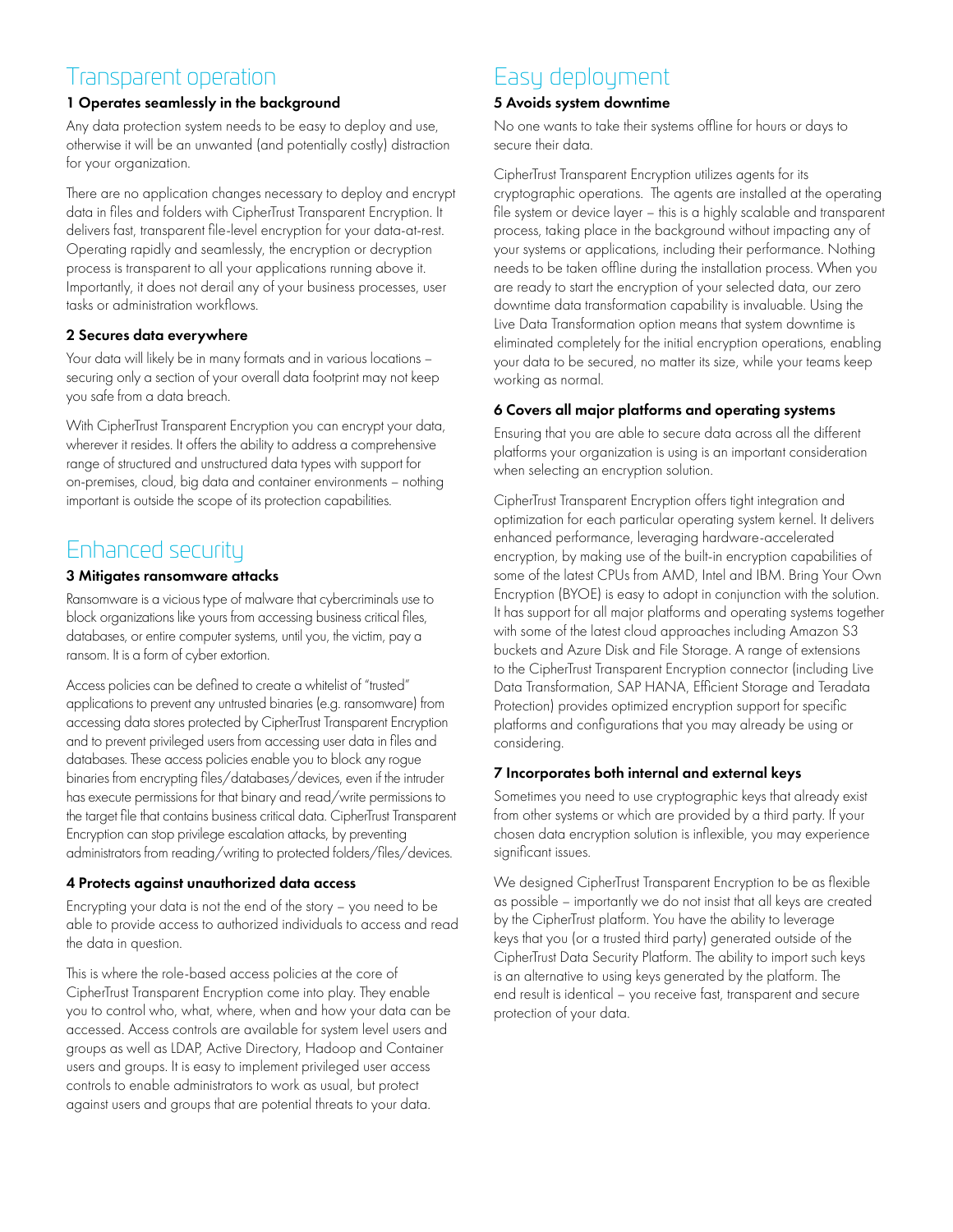## Rapid compliance

#### 8 Facilitates integrated discovery and protection

Failing to protect sensitive data rapidly after discovery could leave you vulnerable and not compliant with data privacy laws and regulations. A mix and match of data discovery and protection tools from different vendors adds complexity and often leads to much higher operating costs.

The CipherTrust platform offers intelligent protection, which is a tight integration between CipherTrust Data Discovery and Classification and CipherTrust Transparent Encryption – enabling you to discover and then protect data automatically in a single step with no manual intervention. This platform feature which utilizes CipherTrust Manager to configure and manage both the discovery and protection connectors is known as CipherTrust Intelligent Protection - a proven solution to protect your data and reduce your risk.

#### 9 Simplifies compliance reporting

Proving your handling of data complies with the various laws and regulations can be an onerous task, especially if you are still adopting a manual, ad-hoc approach.

As you might expect, CipherTrust Transparent Encryption has a range of capabilities which make your life easier when needing to prove your data is in compliance. It supports the creation of reports required by auditors as part of compliance regulations – you can export log files generated by the encryption solution to a System Information and Event Management (SIEM) solution of your choosing – we support standard formats for logging including syslog, Common Event Format (CEF) and Log Event Extended Format (LEEF). All access and encryption attempts (successful or failed) are logged, enabling you to present the complete picture to both the internal and external auditors as required.

#### 10 Underpins business continuity

Any encryption solution that interferes in a detrimental manner with the day-to-day operations of a business is unlikely to experience significant adoption.

You can be assured that the deployment of CipherTrust Transparent Encryption will enable your business to function, uninterrupted. For example, the solution can be configured to encrypt files while leaving the metadata in the clear. It supports business continuity for administrators and system-level users without violating privacy and security requirements – a wide range of access control policy settings enables a granular approach to be implemented to facilitate the specific needs of all your data users. The integrity, security and availability of your data is assured by using our solution.

## CipherTrust Data Security Platform

CipherTrust Transparent Encryption is part of the CipherTrust Data [Security Platform.](https://cpl.thalesgroup.com/encryption/data-security-platform) The CipherTrust platform unifies data discovery, classification, and data protection. It provides unprecedented granular access controls and centralized key management. This simplifies data security operations, accelerates time to compliance, secures cloud migrations and reduces risk across your business.



## About Thales

The people you rely on to protect your privacy rely on Thales to protect their data. When it comes to data security, organizations are faced with an increasing number of decisive moments. Whether the moment is building an encryption strategy, moving to the cloud, or meeting compliance mandates, you can rely on Thales to secure your digital transformation.

Decisive technology for decisive moments.